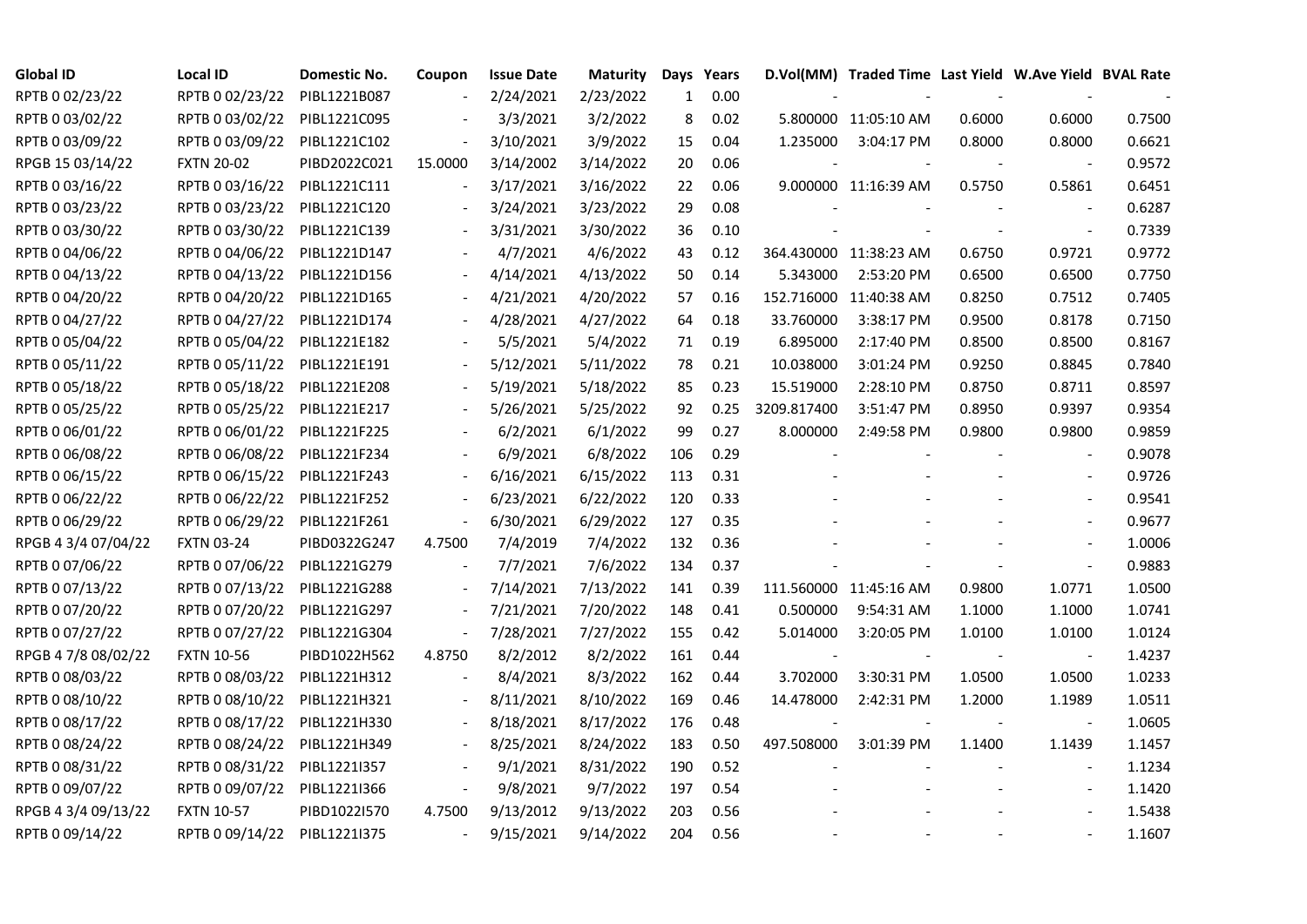| <b>Global ID</b>     | <b>Local ID</b>   | Domestic No. | Coupon         | <b>Issue Date</b> | Maturity   |     | Days Years |            | D.Vol(MM) Traded Time Last Yield W.Ave Yield BVAL Rate |        |                          |        |
|----------------------|-------------------|--------------|----------------|-------------------|------------|-----|------------|------------|--------------------------------------------------------|--------|--------------------------|--------|
| RPTB 0 09/21/22      | RPTB 0 09/21/22   | PIBL1221I384 |                | 9/22/2021         | 9/21/2022  | 211 | 0.58       |            |                                                        |        |                          | 1.1794 |
| RPTB 0 09/28/22      | RPTB 0 09/28/22   | PIBL1221I393 |                | 9/29/2021         | 9/28/2022  | 218 | 0.60       | 53.058000  | 3:45:00 PM                                             | 1.0350 | 1.0879                   | 1.1250 |
| RPTB 0 10/05/22      | RPTB 0 10/05/22   | PIBL1221J409 |                | 10/6/2021         | 10/5/2022  | 225 | 0.62       |            | 44.648000 10:45:05 AM                                  | 1.3000 | 1.3000                   | 1.2170 |
| RPTB 0 10/12/22      | RPTB 0 10/12/22   | PIBL1221J418 |                | 10/13/2021        | 10/12/2022 | 232 | 0.64       |            | 61.200000 10:38:02 AM                                  | 1.2000 | 1.2000                   | 1.2050 |
| RPGB 12 3/4 10/17/22 | <b>FXTN 20-03</b> | PIBD2022J033 | 12.7500        | 10/17/2002        | 10/17/2022 | 237 | 0.65       |            |                                                        |        | $\overline{\phantom{a}}$ | 1.6065 |
| RPTB 0 10/19/22      | RPTB 0 10/19/22   | PIBL1221J427 |                | 10/20/2021        | 10/19/2022 | 239 | 0.65       |            |                                                        |        | $\blacksquare$           | 1.2540 |
| RPTB 0 10/26/22      | RPTB 0 10/26/22   | PIBL1221J436 |                | 10/27/2021        | 10/26/2022 | 246 | 0.67       | 94.872000  | 3:42:51 PM                                             | 1.1350 | 1.3050                   | 1.3250 |
| RPTB 0 11/02/22      | RPTB 0 11/02/22   | PIBL1221K443 |                | 11/3/2021         | 11/2/2022  | 253 | 0.69       | 11.154000  | 3:23:35 PM                                             | 1.3650 | 1.3650                   | 1.3513 |
| RPTB 0 11/09/22      | RPTB 0 11/09/22   | PIBL1221K452 |                | 11/10/2021        | 11/9/2022  | 260 | 0.71       |            |                                                        |        |                          | 1.3532 |
| RPTB 0 11/16/22      | RPTB 0 11/16/22   | PIBL1221K461 |                | 11/17/2021        | 11/16/2022 | 267 | 0.73       | 3.050000   | 2:22:19 PM                                             | 1.3750 | 1.3750                   | 1.3316 |
| RPTB 0 11/23/22      | RPTB 0 11/23/22   | PIBL1221K470 | $\blacksquare$ | 11/24/2021        | 11/23/2022 | 274 | 0.75       |            | 0.500000 11:29:25 AM                                   | 1.3500 | 1.3500                   | 1.4000 |
| RPTB 0 11/29/22      | RPTB 0 11/29/22   | PIBL1221L488 | $\blacksquare$ | 12/1/2021         | 11/29/2022 | 280 | 0.77       | 24.220000  | 3:50:44 PM                                             | 1.2350 | 1.3231                   | 1.3645 |
| RPGB 4 5/8 12/04/22  | RTB 05-11         | PIID0522L114 | 4.6250         | 12/4/2017         | 12/4/2022  | 285 | 0.78       | 735.230000 | 3:31:10 PM                                             | 1.8850 | 1.7112                   | 1.7029 |
| RPGB 4 12/06/22      | <b>FXTN 10-58</b> | PIBD1022L585 | 4.0000         | 12/6/2012         | 12/6/2022  | 287 | 0.79       | 3.000000   | 2:34:17 PM                                             | 1.9550 | 1.9550                   | 1.7457 |
| RPTB 0 12/07/22      | RPTB 0 12/07/22   | PIBL1221L497 |                | 12/7/2021         | 12/7/2022  | 288 | 0.79       |            |                                                        |        | $\overline{\phantom{a}}$ | 1.3809 |
| RPTB 0 12/14/22      | RPTB 0 12/14/22   | PIBL1221L503 |                | 12/15/2021        | 12/14/2022 | 295 | 0.81       |            |                                                        |        |                          | 1.3659 |
| RPTB 0 01/04/23      | RPTB 0 01/04/23   | PIBL1222A013 |                | 1/5/2022          | 1/4/2023   | 316 | 0.87       |            |                                                        |        | $\overline{\phantom{a}}$ | 1.4000 |
| RPTB 0 01/11/23      | RPTB 0 01/11/23   | PIBL1222A022 | $\blacksquare$ | 1/12/2022         | 1/11/2023  | 323 | 0.88       |            |                                                        |        | $\overline{\phantom{a}}$ | 1.4500 |
| RPTB 0 01/18/23      | RPTB 0 01/18/23   | PIBL1222A031 |                | 1/19/2022         | 1/18/2023  | 330 | 0.90       | 2.611000   | 3:15:07 PM                                             | 1.4150 | 1.4189                   | 1.4250 |
| RPTB 0 01/25/23      | RPTB 0 01/25/23   | PIBL1222A040 |                | 1/26/2022         | 1/25/2023  | 337 | 0.92       | 3.917000   | 2:26:19 PM                                             | 1.4150 | 1.4150                   | 1.4128 |
| RPTB 0 02/01/23      | RPTB 0 02/01/23   | PIBL1222B058 | $\blacksquare$ | 2/2/2022          | 2/1/2023   | 344 | 0.94       |            | 1.000000 11:33:29 AM                                   | 1.4500 | 1.4500                   | 1.5037 |
| RPTB 0 02/08/23      | RPTB 0 02/08/23   | PIBL1222B067 | $\blacksquare$ | 2/9/2022          | 2/8/2023   | 351 | 0.96       |            | 6.000000 10:13:46 AM                                   | 1.4500 | 1.4500                   | 1.5633 |
| RPGB 4 3/8 02/11/23  | RTB 03-10         | PIID0323B101 | 4.3750         | 2/11/2020         | 2/11/2023  | 354 | 0.97       | 342.350000 | 3:51:29 PM                                             | 2.0745 | 1.9192                   | 1.9653 |
| RPTB 0 02/15/23      | RPTB 0 02/15/23   | PIBL1222B076 |                | 2/16/2022         | 2/15/2023  | 358 | 0.98       |            | 1.300000 11:37:31 AM                                   | 1.4605 | 1.4605                   | 1.4681 |
| RPGB 13 02/20/23     | <b>FXTN 20-04</b> | PIBD2023B048 | 13.0000        | 2/20/2003         | 2/20/2023  | 363 | 0.99       |            |                                                        |        |                          | 1.9276 |
| RPTB 0 02/22/23      | RPTB 0 02/22/23   | PIBL1222B085 |                | 2/23/2022         | 2/22/2023  | 365 | 1.00       | 820.714400 | 3:40:56 PM                                             | 1.5200 | 1.5188                   | 1.5727 |
| RPGB 5 1/2 03/08/23  | <b>FXTN 05-75</b> | PIBD0523C752 | 5.5000         | 3/8/2018          | 3/8/2023   | 379 | 1.04       | 153.000000 | 3:09:16 PM                                             | 2.1000 | 2.0510                   | 2.0232 |
| RPGB 3 1/2 04/21/23  | <b>FXTN 07-58</b> | PIBD0723D588 | 3.5000         | 4/21/2016         | 4/21/2023  | 423 | 1.16       | 36.000000  | 3:48:05 PM                                             | 2.0950 | 2.0965                   | 2.0182 |
| RPGB 11 7/8 05/29/23 | <b>FXTN 20-05</b> | PIBD2023E054 | 11.8750        | 5/29/2003         | 5/29/2023  | 461 | 1.26       |            |                                                        |        | $\overline{\phantom{a}}$ | 2.1418 |
| RPGB 3 1/4 08/15/23  | RTB 10-04         | PIID1023H046 | 3.2500         | 8/15/2013         | 8/15/2023  | 539 | 1.48       | 109.191000 | 3:29:06 PM                                             | 2.7500 | 2.6407                   | 2.0824 |
| RPGB 2 3/8 09/10/23  | <b>FXTN 03-25</b> | PIBD0323I252 | 2.3750         | 9/10/2020         | 9/10/2023  | 565 | 1.55       | 55.000000  | 3:45:11 PM                                             | 2.4500 | 2.3955                   | 2.4535 |
| RPGB 11 3/8 10/23/23 | <b>FXTN 20-06</b> | PIBD2023J068 | 11.3750        | 10/23/2003        | 10/23/2023 | 608 | 1.67       |            |                                                        |        |                          | 2.4620 |
| RPGB 2 3/8 03/09/24  | RTB 03-11         | PIID0324C115 | 2.3750         | 3/9/2021          | 3/9/2024   | 746 | 2.04       | 845.889000 | 3:37:30 PM                                             | 2.7500 | 2.6788                   | 2.6549 |
| RPGB 6 1/4 03/12/24  | RTB 05-12         | PIID0524C129 | 6.2500         | 3/12/2019         | 3/12/2024  | 749 | 2.05       | 53.500000  | 3:09:16 PM                                             | 2.7750 | 2.7056                   | 2.6769 |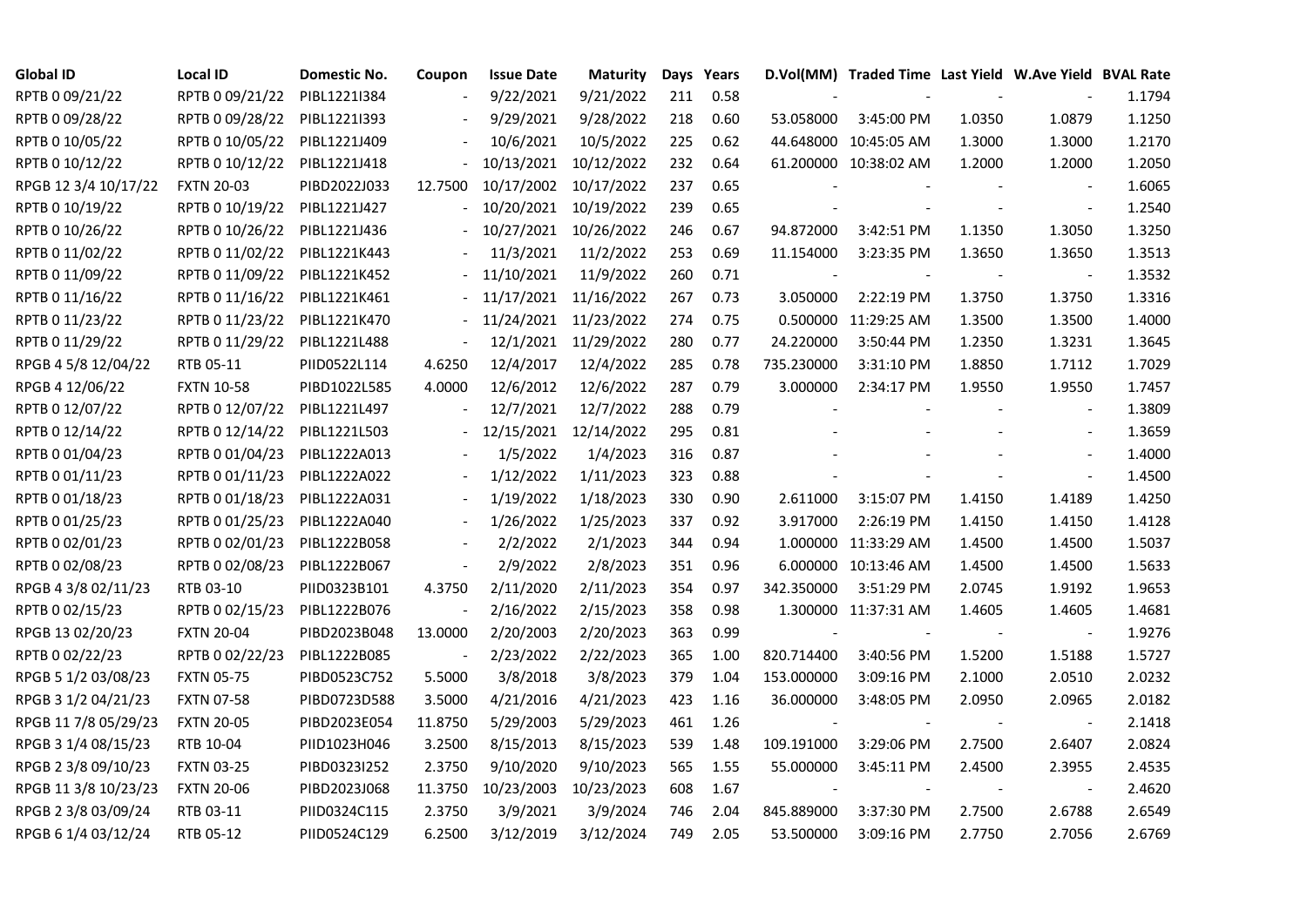| <b>Global ID</b>     | Local ID          | Domestic No. | Coupon  | <b>Issue Date</b> | <b>Maturity</b>  |     | Days Years |                          | D.Vol(MM) Traded Time Last Yield W.Ave Yield BVAL Rate |        |                          |        |
|----------------------|-------------------|--------------|---------|-------------------|------------------|-----|------------|--------------------------|--------------------------------------------------------|--------|--------------------------|--------|
| RPGB 4 1/2 04/20/24  | <b>FXTN 07-59</b> | PIBD0724D595 | 4.5000  | 4/20/2017         | 4/20/2024        | 788 | 2.16       |                          | 0.750000 11:39:08 AM                                   | 2.8500 | 2.8500                   | 2.8455 |
| RPGB 12 3/8 06/03/24 | <b>FXTN 20-07</b> | PIBD2024F075 | 12.3750 | 6/3/2004          | 6/3/2024         | 832 | 2.28       |                          |                                                        |        |                          | 2.9371 |
| RPGB 12 7/8 08/05/24 | <b>FXTN 20-08</b> | PIBD2024H086 | 12.8750 | 8/5/2004          | 8/5/2024         | 895 | 2.45       |                          |                                                        |        | $\sim$                   | 3.0665 |
| RPGB 4 1/8 08/20/24  | <b>FXTN 10-59</b> | PIBD1024H595 | 4.1250  | 8/20/2014         | 8/20/2024        | 910 | 2.49       | 23.426170                | 3:59:07 PM                                             | 3.1500 | 3.1002                   | 3.1005 |
| RPGB 4 1/4 10/17/24  | <b>FXTN 05-76</b> | PIBD0524J762 | 4.2500  | 10/17/2019        | 10/17/2024       | 968 | 2.65       |                          |                                                        |        | $\blacksquare$           | 3.2248 |
| RPGB 13 3/4 11/11/24 | <b>FXTN 20-09</b> | PIBD2024K091 | 13.7500 | 11/11/2004        | 11/11/2024       | 993 | 2.72       |                          |                                                        |        | $\blacksquare$           | 3.2677 |
| RPGB 5 3/4 04/12/25  | <b>FXTN 07-61</b> | PIBD0725D618 | 5.7500  | 4/12/2018         | 4/12/2025 1,145  |     | 3.14       |                          |                                                        |        | $\overline{\phantom{a}}$ | 3.5664 |
| RPGB 12 1/8 04/14/25 | <b>FXTN 20-10</b> | PIBD2025D103 | 12.1250 | 4/14/2005         | 4/14/2025 1,147  |     | 3.14       |                          |                                                        |        | $\blacksquare$           | 3.5719 |
| RPGB 2 5/8 08/12/25  | RTB 05-13         | PIID0525H130 | 2.6250  | 8/12/2020         | 8/12/2025 1,267  |     | 3.47       |                          | 314.205000 11:33:56 AM                                 | 3.8000 | 3.7400                   | 3.7506 |
| RPGB 3 5/8 09/09/25  | <b>FXTN 10-60</b> | PIBD10251608 | 3.6250  | 9/9/2015          | 9/9/2025 1,295   |     | 3.55       |                          | 1.000000 11:00:34 AM                                   | 4.0000 | 4.0000                   | 3.9597 |
| RPGB 12 1/8 10/20/25 | <b>FXTN 20-11</b> | PIBD2025J116 | 12.1250 | 10/20/2005        | 10/20/2025 1,336 |     | 3.66       |                          |                                                        |        | $\blacksquare$           | 3.9158 |
| RPGB 18 1/4 11/29/25 | <b>FXTN 25-01</b> | PIBD2525K015 | 18.2500 | 11/29/2000        | 11/29/2025 1,376 |     | 3.77       |                          |                                                        |        | $\sim$                   | 3.9885 |
| RPGB 10 1/4 01/19/26 | <b>FXTN 20-12</b> | PIBD2026A122 | 10.2500 | 1/19/2006         | 1/19/2026 1,427  |     | 3.91       |                          |                                                        |        | $\blacksquare$           | 4.0813 |
| RPGB 6 1/4 02/14/26  | <b>FXTN 07-62</b> | PIBD0726B627 | 6.2500  | 2/14/2019         | 2/14/2026 1,453  |     | 3.98       |                          |                                                        |        | $\blacksquare$           | 4.3156 |
| RPGB 3 3/8 04/08/26  | <b>FXTN 05-77</b> | PIBD0526D772 | 3.3750  | 4/8/2021          | 4/8/2026 1,506   |     | 4.12       | 30.000000                | 2:17:19 PM                                             | 4.3000 | 4.2917                   | 4.4912 |
| RPGB 3 1/2 09/20/26  | RTB 10-05         | PIID1026I057 | 3.5000  | 9/20/2016         | 9/20/2026 1,671  |     | 4.58       |                          | 5.000000 11:16:35 AM                                   | 4.5750 | 4.5750                   | 4.4330 |
| RPGB 6 1/4 10/20/26  | RTB 15-01         | PIID1526J019 | 6.2500  | 10/20/2011        | 10/20/2026 1,701 |     | 4.66       | 0.180000                 | 3:58:22 PM                                             | 4.4400 | 4.4400                   | 4.4744 |
| RPGB 8 12/07/26      | <b>FXTN 20-13</b> | PIBD2026L139 | 8.0000  | 12/7/2006         | 12/7/2026 1,749  |     | 4.79       |                          |                                                        |        | $\mathbf{r}$             | 4.5406 |
| RPGB 5 3/8 03/01/27  | RTB 15-02         | PIID1527C023 | 5.3750  | 3/1/2012          | 3/1/2027 1,833   |     | 5.02       |                          |                                                        |        | $\blacksquare$           | 4.6531 |
| RPGB 4 3/4 05/04/27  | <b>FXTN 10-61</b> | PIBD1027E617 | 4.7500  | 5/4/2017          | 5/4/2027 1,897   |     | 5.19       |                          | 35.000000 11:15:47 AM                                  | 4.7150 | 4.7150                   | 4.7115 |
| RPGB 4 5/8 06/02/27  | RTB 05-14         | PIID0527L140 | 4.6250  | 12/2/2021         | 6/2/2027 1,926   |     | 5.27       | 3.055000                 | 3:51:26 PM                                             | 4.9450 | 4.9435                   | 4.7501 |
| RPGB 8 5/8 09/06/27  | <b>FXTN 20-14</b> | PIBD2027I140 | 8.6250  | 9/6/2007          | 9/6/2027 2,022   |     | 5.54       |                          |                                                        |        |                          | 4.8178 |
| RPGB 6 1/4 03/22/28  | <b>FXTN 10-63</b> | PIBD1028C635 | 6.2500  | 3/22/2018         | 3/22/2028 2,220  |     | 6.08       | 4.140000                 |                                                        |        | $\overline{\phantom{a}}$ | 4.8781 |
| RPGB 3 5/8 04/22/28  | <b>FXTN 07-64</b> | PIBD0728D649 | 3.6250  | 4/22/2021         | 4/22/2028 2,251  |     | 6.16       |                          | 28.000000 11:35:53 AM                                  | 5.1000 | 5.1464                   | 5.0380 |
| RPGB 3 3/4 08/12/28  | <b>FXTN 07-65</b> | PIBD0728H654 | 3.7500  | 8/12/2021         | 8/12/2028 2,363  |     | 6.47       | 4.745000                 | 3:49:02 PM                                             | 4.9200 | 5.1394                   | 5.0409 |
| RPGB 9 1/2 12/04/28  | <b>FXTN 20-15</b> | PIBD2028L151 | 9.5000  | 12/4/2008         | 12/4/2028 2,477  |     | 6.78       |                          |                                                        |        | $\blacksquare$           | 5.1013 |
| RPGB 67/8 01/10/29   | <b>FXTN 10-64</b> | PIBD1029A644 | 6.8750  | 1/10/2019         | 1/10/2029 2,514  |     | 6.88       |                          |                                                        |        | $\blacksquare$           | 5.0078 |
| RPGB 8 3/4 05/27/30  | <b>FXTN 20-16</b> | PIBD2030E166 | 8.7500  | 5/27/2010         | 5/27/2030 3,016  |     | 8.26       |                          |                                                        |        | $\blacksquare$           | 5.2561 |
| RPGB 2 7/8 07/09/30  | <b>FXTN 10-65</b> | PIBD1030G655 | 2.8750  | 7/9/2020          | 7/9/2030 3,059   |     | 8.38       | 40.570000                | 2:49:48 PM                                             | 5.1500 | 5.1500                   | 5.3704 |
| RPGB 12 1/2 07/28/30 | <b>FXTN 25-02</b> | PIBD2530G029 | 12.5000 | 7/28/2005         | 7/28/2030 3,078  |     | 8.43       |                          |                                                        |        |                          | 5.2675 |
| RPGB 11 1/4 01/26/31 | <b>FXTN 25-03</b> | PIBD2531A032 | 11.2500 | 1/26/2006         | 1/26/2031 3,260  |     | 8.93       |                          |                                                        |        | $\blacksquare$           | 5.3009 |
| RPGB 8 07/19/31      | <b>FXTN 20-17</b> | PIBD2031G171 | 8.0000  | 7/19/2011         | 7/19/2031 3,434  |     | 9.40       | 232.538000               | 3:38:10 PM                                             | 5.2750 | 5.2906                   | 5.2875 |
| RPGB 4 07/22/31      | <b>FXTN 10-66</b> | PIBD1031G662 | 4.0000  | 7/22/2021         | 7/22/2031 3,437  |     | 9.41       | 60.000000                | 3:41:36 PM                                             | 5.0750 | 5.0750                   | 5.0750 |
| RPGB 9 3/8 10/05/31  | <b>FXTN 25-04</b> | PIBD2531J042 | 9.3750  | 10/5/2006         | 10/5/2031 3,512  |     | 9.62       | $\overline{\phantom{a}}$ |                                                        |        | $\overline{\phantom{a}}$ | 5.3331 |